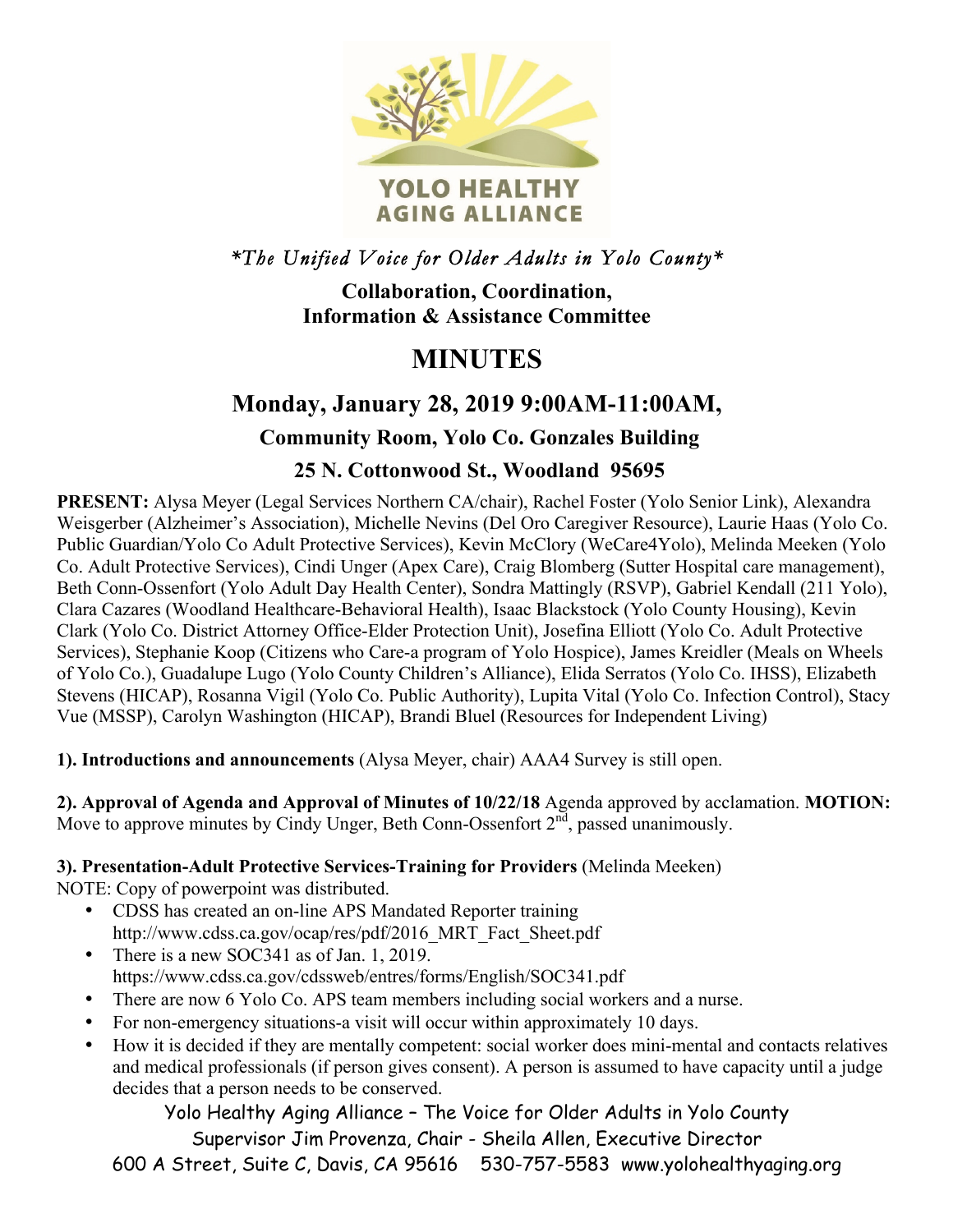#### **4). Provider spotlight: New Programs**

**211 Yolo** (Gabriel Kendall) 211 Yolo is now fully run by 211 Sacramento including updating the database and 24 hr. phone line. In Yolo County, initial phone tree allows option to connect directly to Senior Link of Yolo County for services for those age 60 years and older. 211 has information for persons of all ages. It is now tax season and 211 can provide appointment scheduling for free tax assistance.

**FOLLOW UP:** Suggest providers check the 211 website to be sure that the information is current and accurate

**5). Round table discussion from participants**-report on services from new members and updates from continuing members (all)

**Alzheimer's Association (Alexander Weisgerber)** Early Stage Forum – need to register. Caregiver Education Forum; Would like to do one in Winters.

**Apex Care** (Cindi Unger) Apexcare planned and is co-presenting with Del Oro Caregiver Resource a Decreasing Isolation-Engagement Caregiver education program at the Davis Senior Center. Feb. 26, 9:30-11am. Cindy is also working with the Solano Co. Senior Coalition and Alzheimer's Assoc. to present the Solano

County Annual Caregiver Conference. CEUs available. March 27 at Fairfield Community Center. Special guest presenter Terri Harvath, PhD, RN, FAAN, Executive Associate Dean and Clinical Professor, Director Family Caregiver Institute at the UC Davis Bette Moore School of Nursing.

**Del Oro Caregiver Resource Center** (Michelle Nevins) Decreasing Isolation, Caregiver Program at Davis Senior Center (see above); Tomorrow-Caregiver presentation at Woodland Senior Center. Respite care is available for caregivers in Yolo Co.

- **Meals on Wheels** (James Kridler) Home delivered meals for homebound persons age 60 years and older and congregate meals.
- **Yolo Adult Day Health Center** (Beth Conn Ossenfort) About 50 people on wait list. Currently Yolo Co. and Dignity Health are looking at 3 sites to expand the program.

**Yolo Co. Infection Control** (Lupita Vital) New RN to program including TB control

**Dignity Health** (Clara Cazares) outpatient behavioral health has a long waiting list

- Yolo Co. Public Guardian (Lisa Laurie Haas) Public Guardian new law for LPS conservatorship. Now Yolo Co. jail can refer for conservatorship effective 1/1/19. PG is meeting with jail and WellPath staff to plan process. to plan this before release.
- **WeCare4Yolo** (Kevin McClory) Private caregivers in the home serving Winters, Woodland and Daviscompanionship to end of life care.
- **MSSP Multi-Service Senior Program** (Stacy Vue) 4 counties-office in Sacramento-no waiting list for qualifying Yolo residents. Criteria 65 yrs and old, 3 ADL assistance need and no-share of cost MediCal. Home visits, transportation, life alert, safety equipment, respite care and more.
- **Yolo Co. Children's Alliance** (Guadalupe Lugo) can help connect to VIDA tax assistance at the West Sacramento.
- **Yolo Co. Public Authority** (Rosanna Vigil) provide training for IHSS providers. If you would like your program in the Public Authority newsletter let Rosanna know. IHSS wage increase went into effect for providers (\$12 per hours)
- **Yolo Co. Housing** (Isaac Blackstock) family self-sufficiency program, on Sect. 8 escrow account is created that gets interest. Spring Fling is coming up-March 26-28
- **RSVP-Retired Seniors Volunteer Program** (Sondra Mattingly) Always looking for more volunteer opportunities for seniors. Contact Sondra if you have such an opportunity. Seniors are matched with volunteer positions.
- **HICAP** (Caroloyn Washington) Carolyn can provide presentations on Medicare. Participants need to get information on-going. Liz Stevens, HICAP counselor, has office hours in Winters and West Sacramento.
- **Citizens who Care-a program of Yolo Hospice** (Stephanie Koop) has a new social worker, free volunteer respite services-2 hours free services, respite or social visits. Continuing Saturday Club at Davis Senior